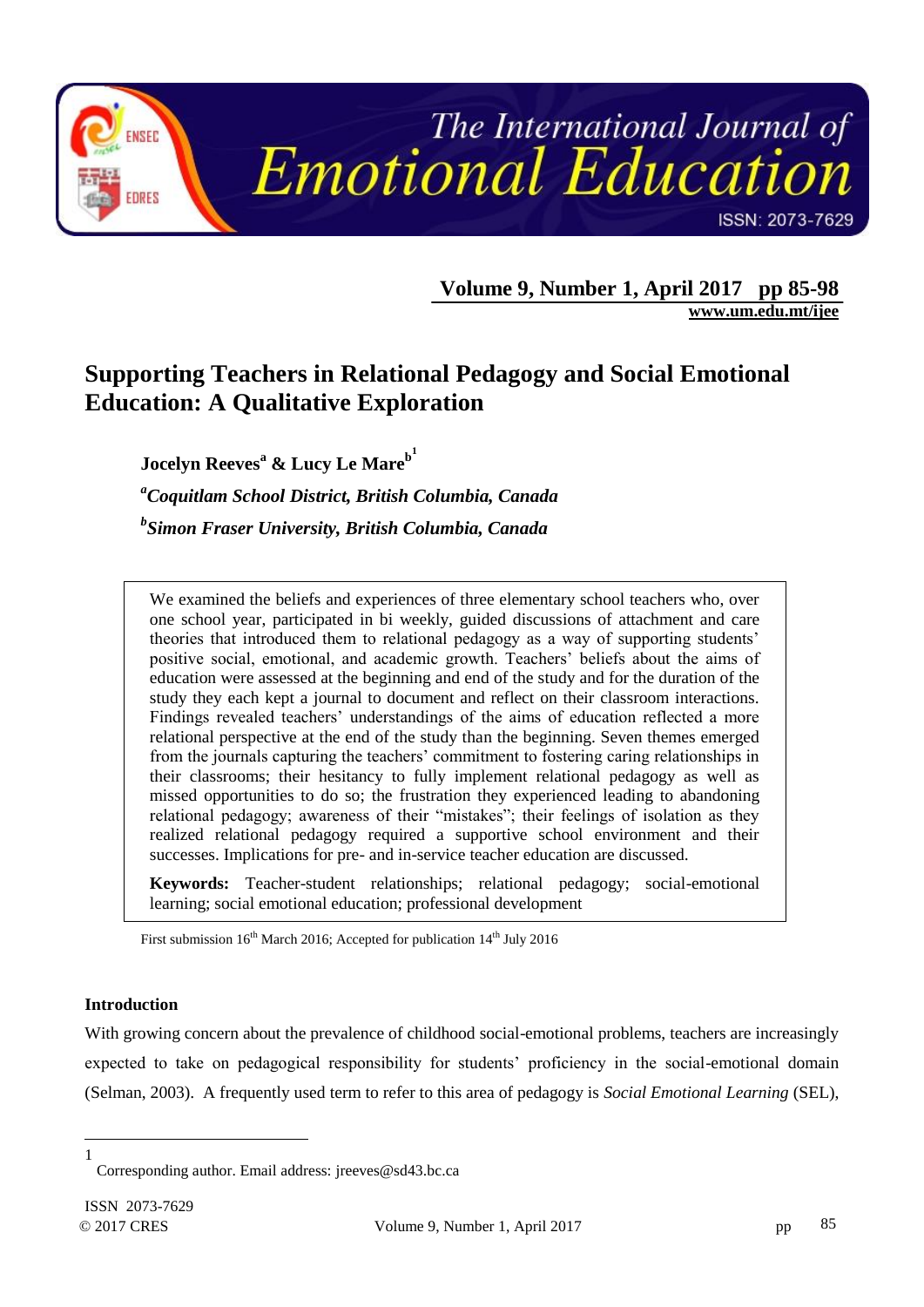a term that emphasizes the learner and her acquisition of social-emotional knowledge and skills. Possibly as a consequence of this emphasis on the learner in SEL, little attention has been given to the preparation of teachers to be knowledgeable and competent in this area (Jennings & Greenberg, 2009; Waajid, Garner & Owen, 2013). We prefer the term *Social Emotional Education* (SEE) to SEL as it places greater emphasis on the processes by which such knowledge and skills are acquired, shifting the focus away from individual students and onto the contexts in which they learn and grow. In this qualitative study, we explored one method to support teachers in their efforts to foster their students" positive social-emotional growth with the hope that our findings might inform both pre- and in-service professional development in SEE.

As noted by Le Mare (2011), discourse and practice in SEE falls into two broad approaches. The dominant, *competence promotion* approach (see Durlak, Weissberg, Dymniki, Taylor & Schellinger, 2011) includes a wide array of programs addressing various aspects of social competence. While differing in foci, common to these programs is an emphasis on directly teaching children discrete cognitive and behavioural skills that are believed to mitigate negative and support positive social interactions. Such programs typically comprise add-on "scope and sequence" type materials that have measureable learning outcomes. As such, they often are not integrated with the academic curriculum. This approach to SEE has the benefit of requiring minimal teacher preparation and readily lends itself to program evaluation.

Research on the effectiveness of the competence promotion approach is mixed. Based on their metaanalysis, Durlak et al. (2011) concluded that compared to controls, students exposed to such programs significantly improved in social and emotional skills, behaviour, and academic performance, but others (e.g., Ryan & Smith, 2009) have questioned the value of these programs. Indeed, many studies have found negligible effects of these programs, very few have found even moderate positive effects and some have found negative effects (see Baldry & Farrington, 2007).

A second approach to SEE that has received less attention is the *relational* approach. A basic tenet of this approach is that children"s positive development depends, to a considerable degree, on whether the contexts in which they develop, including schools, are reliable sources of supportive relationships (Noddings, 2002, 2005; Pianta, 1999). The creation of such relationships largely depends on the ability of adults to accurately read and appropriately respond to children's cues. Hence, rather than focusing on children's knowledge and behavioural skills, this approach emphasizes the interpersonal skills of adults (Sabol & Pianta, 2012). Relational pedagogy therefore, is manifest in teachers who are aware of and explicitly focus on the quality of their interactions with students to develop classroom communities that promote academic, social, and emotional growth.

A considerable body of research is supportive of the relational approach to SEE in as much as it shows that positive teacher-student relationships are associated with a variety of desirable child outcomes. A particularly important finding from the perspective of SEE is that high quality teacher-student relationships can mitigate the effects of various risk factors in the lives of children leading to more positive outcomes for children with social-emotional problems (Sabol & Pianta, 2012). Although it is clear that positive teacherstudent relationships are beneficial for students, it is not clear how relational pedagogy can best be encouraged in teachers. Unlike the competence promotion approach, the relational approach to SEE does not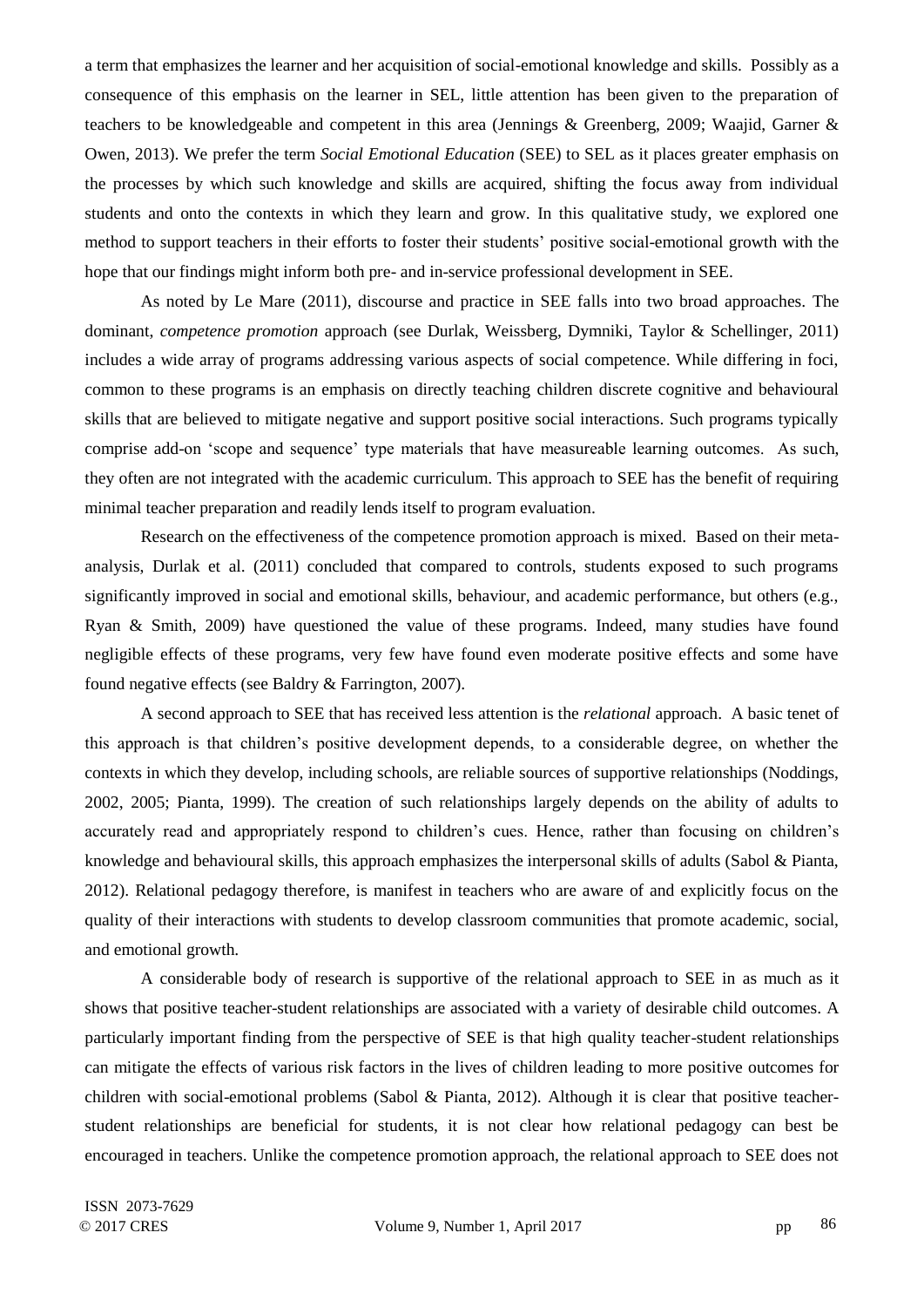lend itself to standardized instructional scripts or scope and sequence curricula. Since genuine relationships require attunement to individuals and their expressed needs, practices that instantiate them are necessarily emergent and variable rather than pre-determined and fixed (May, 1992; Noddings, 2005). As such, how to support teachers in creating positive relationships with students is worthy of consideration.

# *Professional Development*

Research on professional development (PD) within general education indicates that changes in teaching practices are most likely to occur when specific training is combined with on-going on-the-job support (Sheridan, Edwards, Marvin, & Knoche, 2009). Although research on PD for SEE has typically been disjointed and unsystematic, often yielding small effects, consistent with the findings from general education, Sabol and Pianta (2012) report that a PD opportunity whereby teachers were provided support within their own classrooms, improved interactions between students and teachers. In the project described herein, we offered teachers a PD opportunity that we hoped would encourage them to adopt a relational approach to teaching. Based on previous findings we reasoned that teachers would be most likely to engage in relational pedagogy if they were knowledgeable of the relational conditions that encourage positive child development and received on-going support in creating those conditions within their classrooms. Hence, our approach was two-pronged, providing both specific knowledge and continuing support. Given the focus of the knowledge component on attachment and care theories, a very brief overview of each follows.

*Attachment Theory.* Attachment theory (Ainsworth, 1978; Bowlby, 1969; Cassidy & Shaver, 1999) purports that beginning in infancy, the degree of sensitivity and responsiveness of the caregiver to a child, particularly when the child is in need, lays the foundation for the child"s "internal working model"; that is, her set of expectations regarding the safety and support to be found in her social environment and her worthiness to receive it. Children with histories of sensitive and responsive care develop a sense of security and accordingly tend to be more positive, cooperative and flexible in their interpersonal interactions than children with inconsistent or insensitive care histories. Although attachment patterns established early in life are believed to be foundational to subsequent development, internal working models are considered dynamic meaning that new relationship experiences can shift one toward a more or less secure state of mind. This is critical for teachers to understand as it implies that a sensitive and responsive teacher can potentially alter a student"s insecurity and associated social behaviours.

*Care Theory* Care theory asserts that caring relationships provide a powerful catalyst for positive development (Noddings, 2002, 2005, 2007, 2012). According to Noddings, children who are cared for by people who genuinely model social and ethical virtues are likely to develop these virtues themselves. Education from a care perspective entails demonstrating care to students (modeling), two-way communication with students (dialogue), giving students opportunities to care (practice) and acknowledging the value in all students (confirmation). The caring teacher must be able to shift focus from self to other in order to be attentive and receptive to students" needs and understand the support they require. Finally, for care to occur it must be acknowledged and received by the student.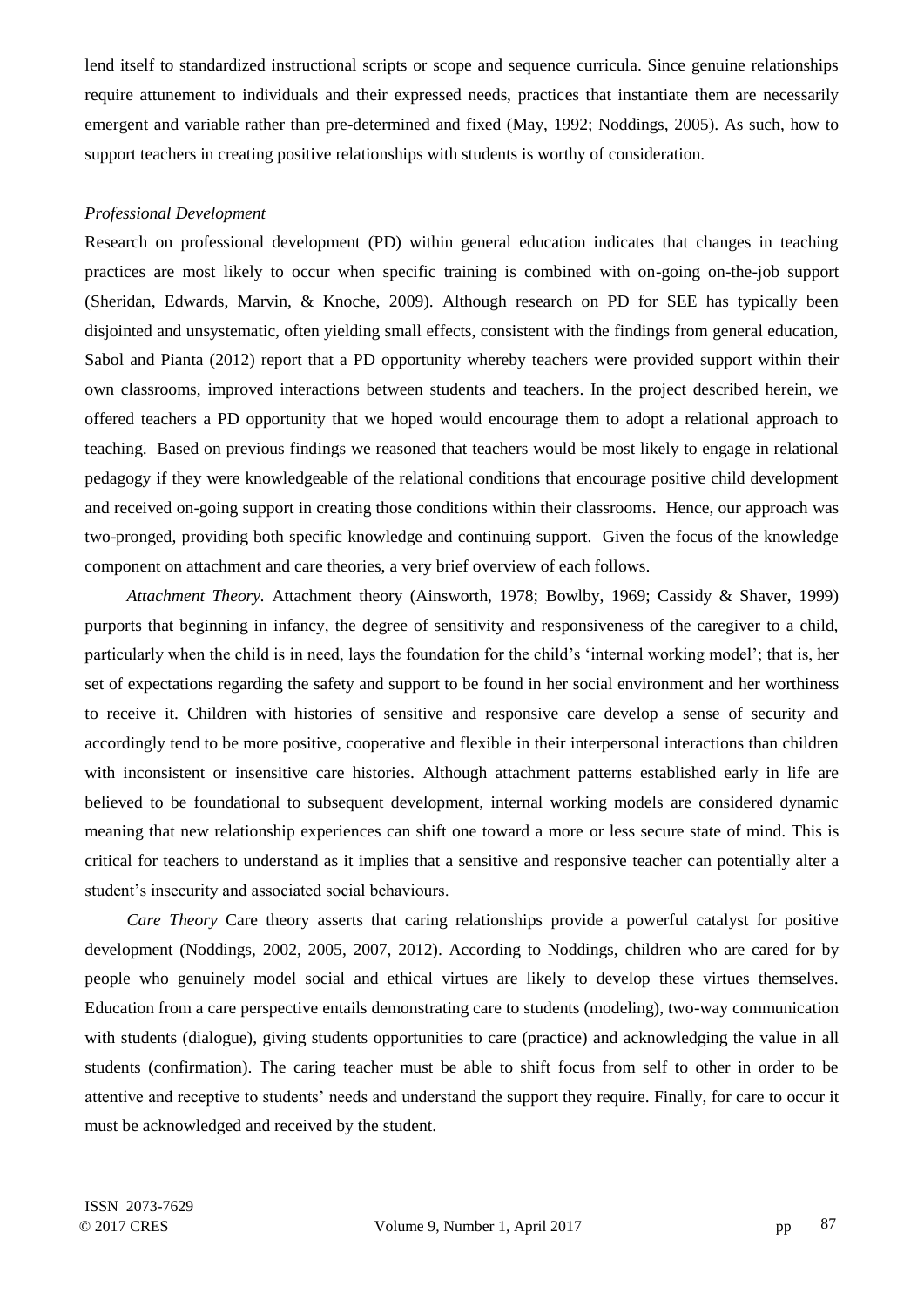## *The current study*

In the present study we engaged teachers in bi-weekly dialogue meetings, focused on attachment and care theories. We sought to support the teachers" learning of theoretical and practical content as well as motivate them to find caring relationships with their students to be personally meaningful. Our aim was to help teachers more deeply understand the important role of interpersonal interactions in children"s development with the hope that this would translate into changes in pedagogy.

## **Method**

# *Approach.*

We adopted a narrative approach acknowledging that reality is created as we use narrative to make sense of our experiences and tell other people how the world is for us. Accordingly, we sought to understand how teachers made meaning of the dialogue meetings by examining the stories they told about enacting what they had learned in the meetings in their interactions with their students and colleagues.

## *Participants*

Two female and one male teacher voluntarily participated in this study. All three taught full-time in regular classrooms, each in a different public elementary school. All held Bachelor degrees and teaching certificates. Their pseudonyms are Maud, Vick, and Anna. Their ages were 55, 34, and 35; they had 9, 9, and 10 years teaching experience; and taught grades 3, 4/5, and 7, respectively. Their schools were situated in a predominantly White, middle-class suburb in Western Canada but included students from a range in socioeconomic backgrounds.

## *Bi-weekly dialogue meetings*

From September through May the teachers participated in 14 bi-weekly, 2-hour, open-ended dialogue meetings facilitated by the first author, a PhD candidate with 25 years teaching and counselling experience in general and special education. Teachers were informed that these meetings were to provide a confidential and supportive venue for sharing professional concerns and reflections, discussing classroom experiences, and working together to understand attachment and care theories as they relate to promoting students" growth. The early dialogue meetings focused on introducing attachment and care theories through a presentation and discussion format. 'Learning to Trust' (Watson, 2003) and 'Educating Moral People' (Noddings, 2002) were used to guide these sessions. Participants were offered short theoretical readings to guide subsequent discussions, which they declined on the basis of time constraints. Thereafter, the content of the meetings was not predetermined beyond focusing on attachment and care theories as they related to the teachers" classroom experiences. Teachers presented events and interactions from their schools that were discussed and deconstructed through a relational lens guided by the tenets of attachment and care theories. Importantly, the meetings were also intended to provide an opportunity for the teachers to experience first-hand the development of a caring learning environment.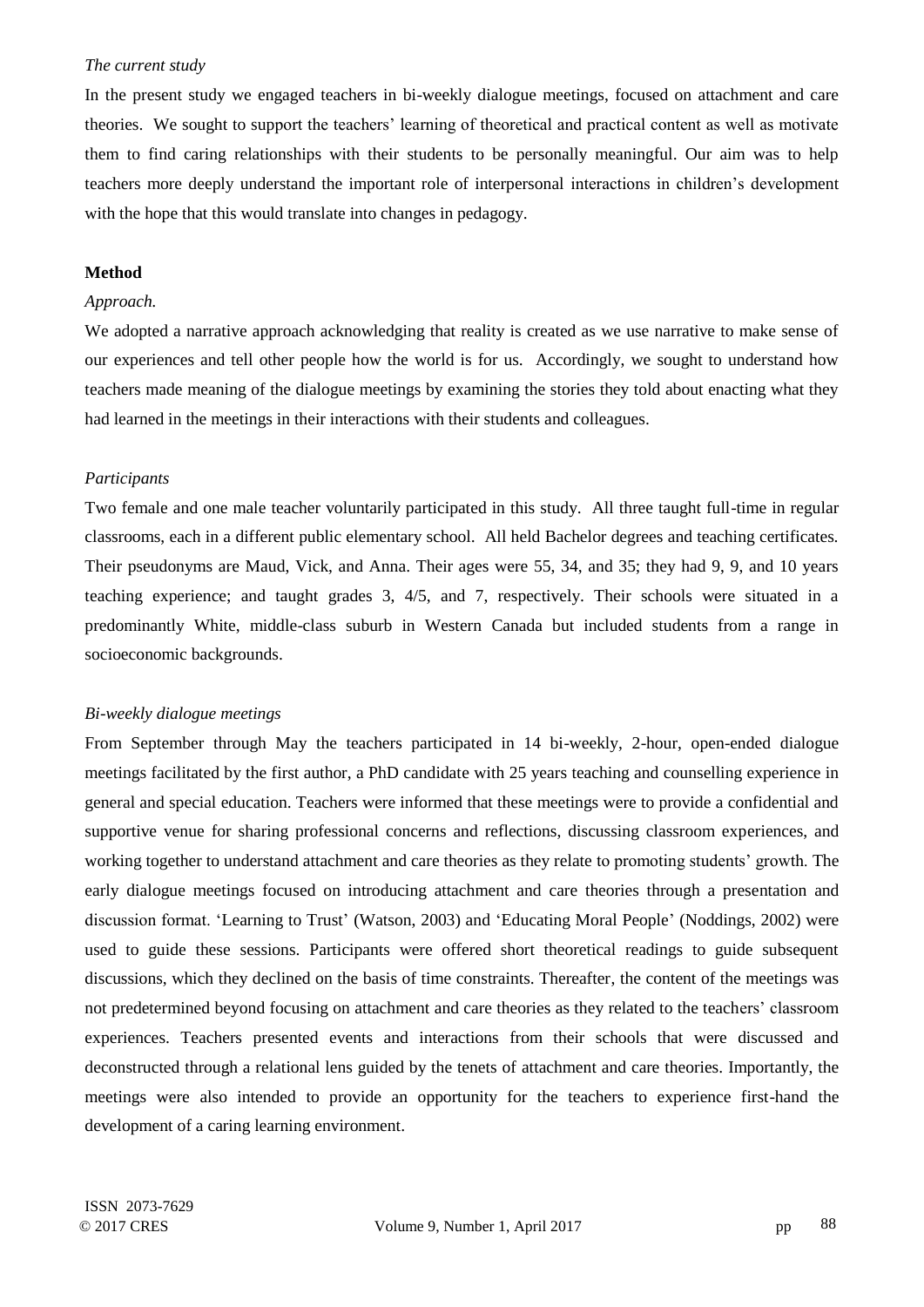#### *Data Sources*

To determine how these teachers made meaning of the dialogue sessions and if they impacted their teaching practice, we examined two data sources: i) a set of standardized interviews conducted with the teachers prior to the first meeting in September and again after the last meeting in May; ii) and journals that each teacher maintained throughout the study. The May and September interviews comprised the following two questions from the Teacher Interview Protocol that Selman (2003) has reported to be most useful for tapping teachers" perspectives on supporting students" interpersonal growth and social development: *What is the most important part of teaching to you? How do you define student success?* At the outset of the study, teachers were given a journal and a guide to help them focus and reflect on their teaching experiences throughout the period of the study. Teachers were encouraged to write in their journals at least once a week, and were asked to include observations and feelings about themselves and their students.

# *Coding*

*Teacher interviews*. The Teacher Interview Protocol is a relatively standardized procedure that yields data that are coded according to a priori categories. Teachers' interview responses were transcribed and coded for the three levels of awareness of the aims of education as described by Selman (2003). The first and least sophisticated level is an external orientation, which is evident when teachers" comments focus on children"s social competence as being required for academic learning. The second level, an internal orientation, is represented by an understanding that within schools the support of children"s social-emotional development is of equal importance to the support of academic learning. The most sophisticated level, a relational orientation, is represented by an emphasis on one"s own capacity to utilize the relational context naturally present in teaching to promote students" social-emotional development. Fostering autonomy, caring, and trust in the classroom are emphasized and these capacities are seen as necessary for children"s active participation in society over the long term.

*Journals.* Teacher journals were carefully examined for content focusing on feelings and actions around interpersonal interactions and relationships. An interesting first observation was that all three teachers were inclined to write about their interactions with and concerns for their more challenging students. As we carefully read the journals multiple times, we engaged in an interpretive process as we decoded the meanings embedded within each of the teachers' stories. In contrast to the Teacher Interview Protocol, codes for the journal data were generated by asking, "What is the participant saying here? What is this entry about?" (Strauss & Corbin, 1998). A comparative process was undertaken whereby each coded entry was compared with every other similarly coded entry, both within and across participants (Glaser & Strauss, 1967). As this process continued, codes were sometimes collapsed into broader, higher-level themes.

#### **Findings**

#### *Teacher Interviews*

When asked in September, 'What is the most important part of teaching to you' every teacher mentioned relationships with students, which is perhaps not surprising in teachers who volunteered for a study on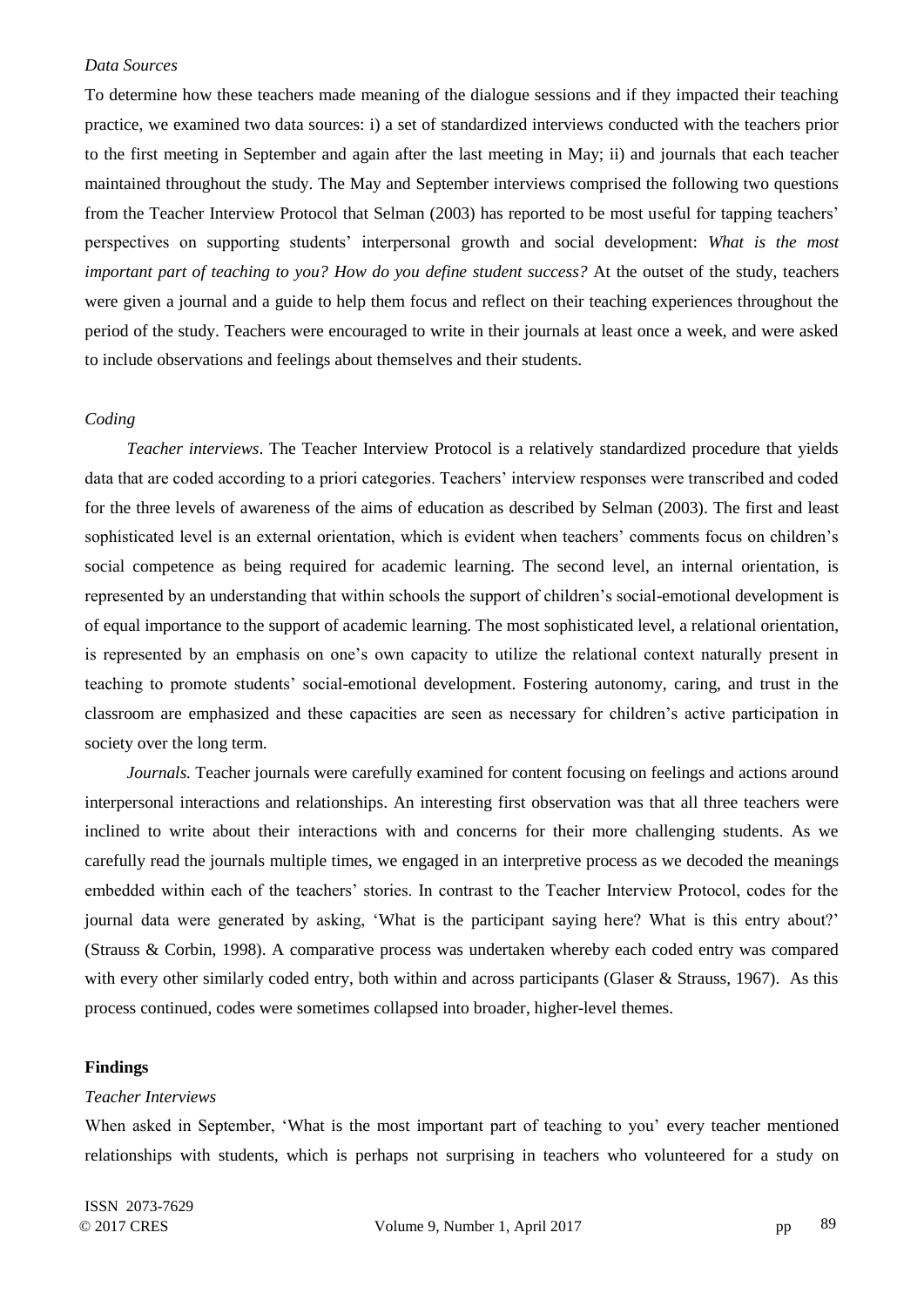relational pedagogy. For example, Maud replied, "The critical part is relationship. I don"t think you can teach somebody until you have a positive relationship". Vick stated, "Getting to know the kids. It's way more important getting to know the kids and making connections. It is not getting up in front of the class and reading curriculum", while Anna said:

Trying to get the kids to learn and think for themselves, to be able to direct themselves rather than me telling them what is most important. Making sure the kids know that I am on their side, so I think actually trying to have relationships with the kids is the important part.

Each response indicates an appreciation of the influence of relationships on the learning process and although not deeply articulated, there is indication of an internal pedagogical focus in each. The teachers" responses to, "How would you define success for a student in your classroom", provided further information:

The kids are all working on what they need to improve on and it"s not all the same stuff. Some kids need to develop social skills and they need to be able to use them in the classroom and on the playground – not in a counsellor's office. This is just as valid as needing to learn place value (Maud).

This response reflects an internal orientation as it demonstrates awareness that social relationships are as important as academic skills. It is important to this teacher that her students learn to manage social issues, but there is no indication in her responses that she has considered the importance of this in any long-term way:

Having them take a risk. True success is when you grow and I believe to truly grow you have to take a risk. I have to provide the environment for the kids to be able to take a risk (Vick).

Here, Vick indicated an awareness of his influence in the classroom and his obligation to provide a context for promoting growth, but there is no explicit reflection of whether this includes both academic and social growth. Further, there is no evidence in his responses of consideration of any long-term vision for his students.

Anna said, "When you can almost step out of the picture and the kids can take it [their learning] and run with it." Although Anna mentioned the importance of relationships in teaching, this response represents an external orientation with its emphasis on academic achievement and little reflection on promoting relationships and social competence of students.

At the second interview every teacher indicated a more in-depth awareness of the importance of relationships in education. Responses to the question, **'**What is the most important part of teaching to you?" in May were much more detailed than they had been in September**.** For example, Maud replied:

The most important part about teaching and learning is building relationships. You are not going to make any progress academically, socially, or emotionally or any of the ways we are trying to work with kids without them feeling part of a caring relationship. Anybody could teach the academics I think, but to retain things and grow as a person depends on the relationship… And it"s kind of funny because we don"t actually talk a whole lot about relationships in teacher training.

Moreover, a concern for students beyond their time in their current classrooms that was not seen in the September interviews was apparent in May. When asked, "Define success for a student in your classroom" in the second interview, Vick said: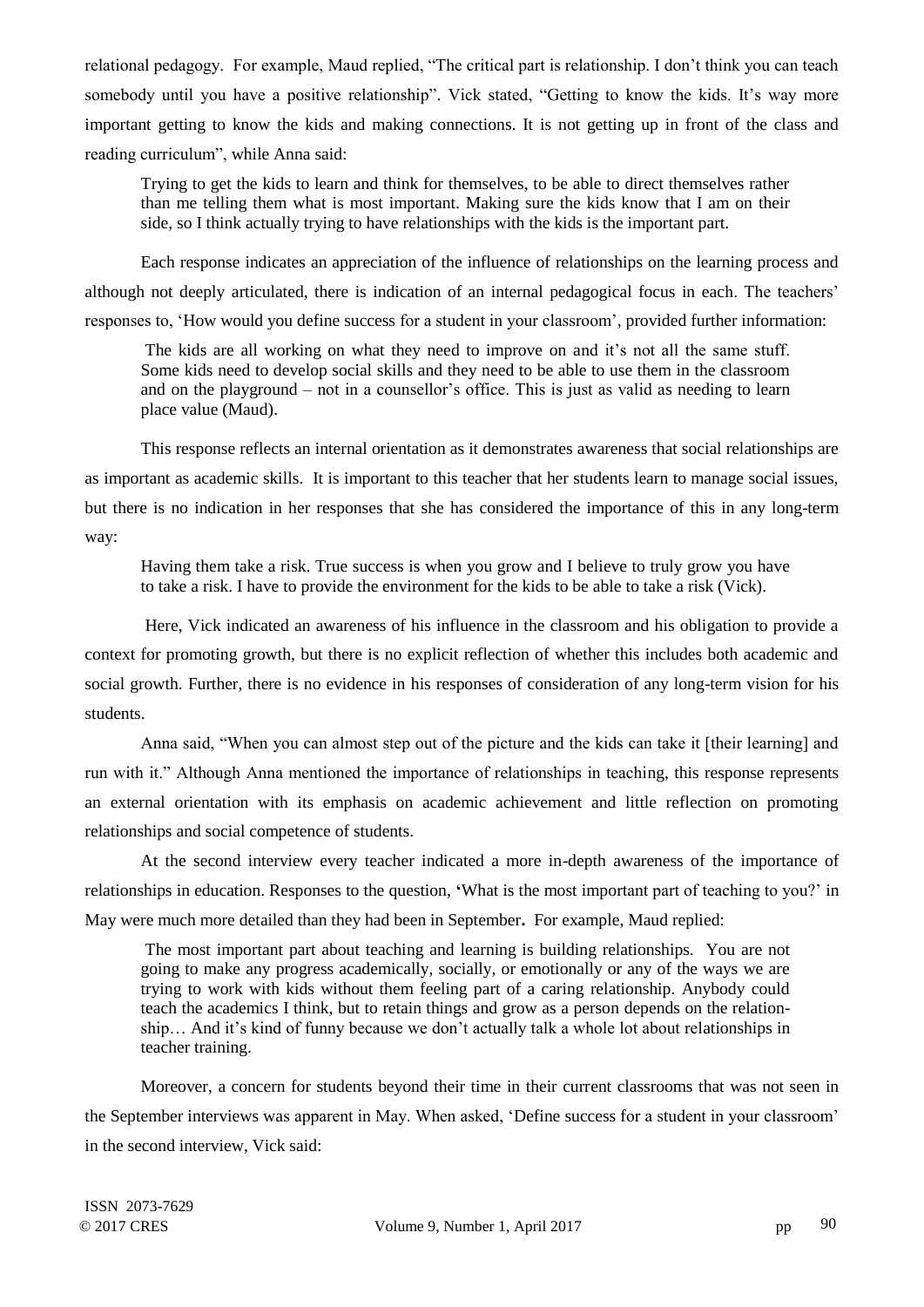I want all of us to be happy to be there, have positive self-regard and feel cared for. Straight A"s on a report card to me is not a success for a student because not everybody can get straight A"s…. Feeling cared for and respected makes good people. And good people beget good people.

Anna commented: As I said, I want the kids to be thinking about who they want to be as people. Knowing how to be a good person, knowing how to make good choices, being thoughtful…this is the stuff that"s so important and makes a successful student.

In May all teachers expressed a deeper appreciation of children"s social-emotional development and the role of caring teacher-student relationships in supporting children"s growth than they had in September. Moreover, they expressed greater confidence in themselves to attend to the needs of children in their classrooms. Despite this apparent shift, the interviews told us nothing about how these beliefs were enacted in classrooms. For this, we looked at the teachers' journals.

# *Teacher Journals*

Seven themes emerged from our analysis of the teachers" journals*.* 

*Commitment:* The teachers' commitment to relational pedagogy was evidenced in their willingness to participate in the on-going dialogue meetings, write at length in their journals, and participate in the interviews. Within their journals their commitment was conveyed in the activities they described including classroom meetings, thoughtful and reflective interactions with staff and students, and attempts to utilize school support staff in non-traditional ways in order to develop relationships and support their students' interpersonal growth. A particularly poignant example of commitment came from Vick who spoke of his new-found willingness to take a stand against the all too common practice of speaking negatively about children in staffrooms. In his words:

The things I hear in the staff room make me… I am starting to remove myself from some conversations that are going on in the staff room…or speak up at the risk of being asked to remove myself from the conversation. I am always amazed at how some people discuss children. Some people come into the staff room to "air" all of their complaints in a very uncaring manner. I am the first one to admit that I will come into the staff room and discuss a situation with a child because I care and I am struggling with what to do. But when a teacher walks into a room and all they have to say is negative with no real questions or obvious attempts to work through whatever happened or ask for advice, I see it as uncaring complaining.

It is difficult to go against the flow in a workplace and to stand up to colleagues. That Vick was able to do this speaks to his growing commitment to relational pedagogy.

Further evidence of Vick's commitment was seen in his efforts to create a trusting respectful

classroom through having class meetings that focused on belonging. As he described in his journal:

We got together again today in a class meeting format. As we began the class meeting I reiterated to the kids what I had said the other day "I want everyone in the class to feel welcome and cared for and one way we will do that is by getting to know more about each other." It is just rolling off my tongue… "I want to do everything I can to make everyone in this class feel welcome and cared for each and every day" […] I think they are actually starting to believe me.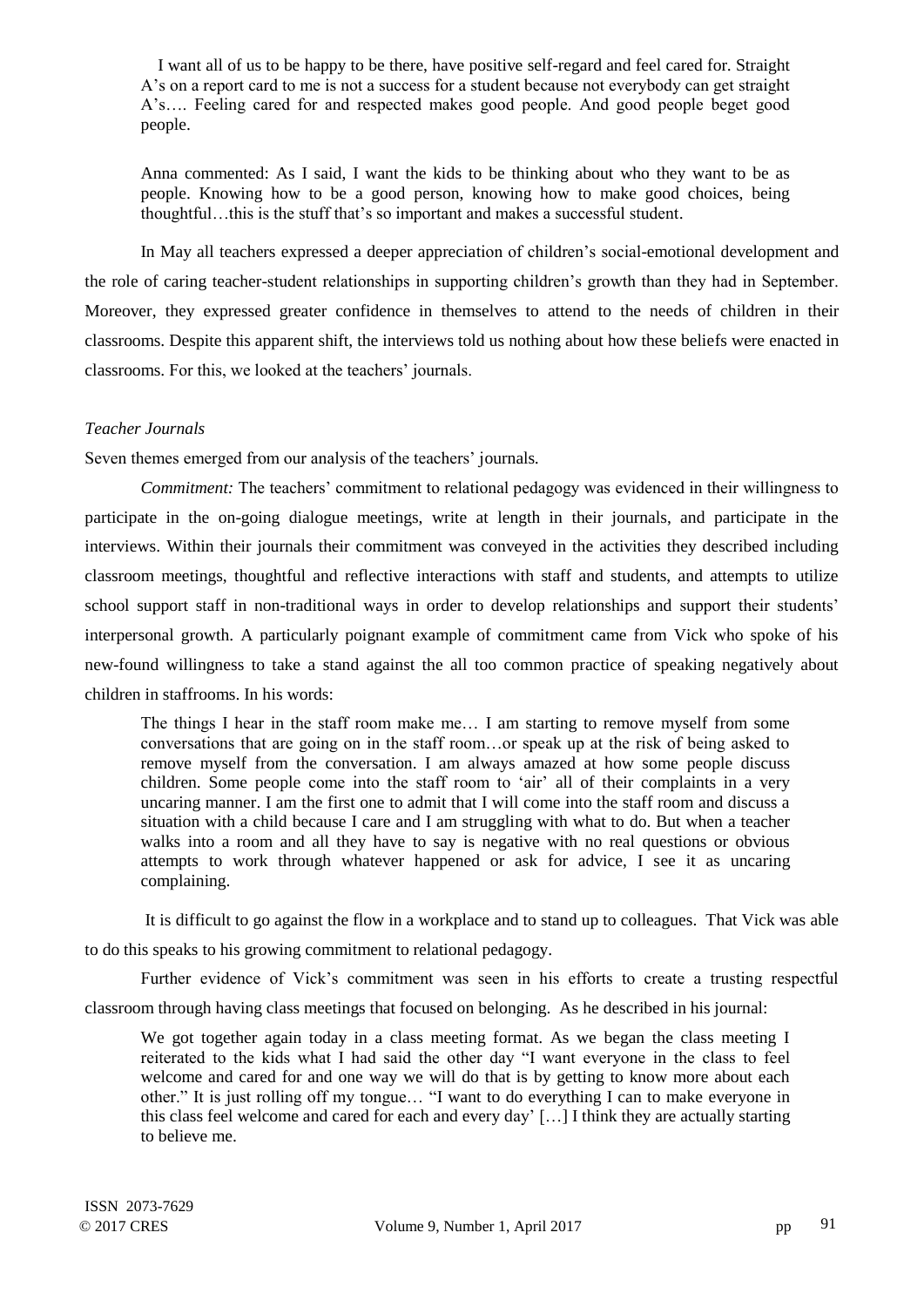Anna"s explicit commitment to relational pedagogy in the classroom was apparent when she wrote:

I"m going to stay calm and remember what"s really important. The most important thing I can do in my class is to care. If the students know I care about them and can learn to care for themselves and each other, it will all be O.K.

Her commitment was further conveyed when she extended it beyond the classroom context. Anna described how:

I went to the movie portion of a student"s B-day party. The whole class was invited. The kids were really happy to see me. I'm glad I went because I could drive the 4 biggest troublemakers home (and spare the B-day girl"s mom having to escort them on the bus) and the boys were happy to come with me and we got to bond a little more.

This is a strong example of a teacher"s willingness to develop meaningful relationships with students. By attending the birthday party she gave her students the message that they were worthy of her time beyond the confines of the classroom. Her willingness to drive home the potentially disruptive students further demonstrates that her commitment was not limited only to children who were easy to get along with.

Despite a clear commitment to relational pedagogy, there were also many examples in the teachers' journals indicating that consistently engaging in relational pedagogy was not easy for them. Their struggles to maintain a relational stance were captured in the themes: Hesitancy, Missed Opportunities, Abandoning Relational Pedagogy, and Reflection on Mistakes.

*Hesitancy*: Hesitancy about consistently maintaining a relational approach was seen in Maud's feelings about moving needy children closer to her. She had difficulty imagining that she could uphold this practice over time. In her words:

I took the risk of moving him and his learning partner closer to me. He does not seem upset by the move, perhaps because he has more access to my attention… my desk is now surrounded by four boys in need of support and relationship building. I need some time to think about how to handle such a needy group of children though, because I simply cannot have half the class clustered around my desk.

Vick too showed hesitancy regarding his decision to spend part of his lunch hour with his students when he wrote:

I"ve donated 30 minutes of my lunch break to sit with groups of them. We talk about everything from what we did on the weekend to why they shouldn"t call each other "gay" or "losers". I"m quite inspired by these lunch meetings. I still believe that the best relationship building happens when the children know that you"re with them when you don"t have to be. Of course, these lunches can"t always happen because sometimes I have another meeting or something.

*Missed Opportunities*: Interestingly, there were experiences shared in the teachers" journals that reflected a lack of awareness on their part that a particular situation was an opportunity to take a strong relational stance. Anna"s summary of a team meeting reveals an example of one such missed opportunity:

I have a concern about Sherry. I"ve noticed that she tries to stay in at recess and lunch because she doesn"t have any friends. Also, she is from a poor family and she doesn"t have much nutritious food and often wears the same clothes. She"s a nice enough girl, but she doesn"t seem to have the social skills she needs to make friends. We had a team meeting and we"re going to try to get her to be a phone monitor so that she"ll boost her skills. We"ll have the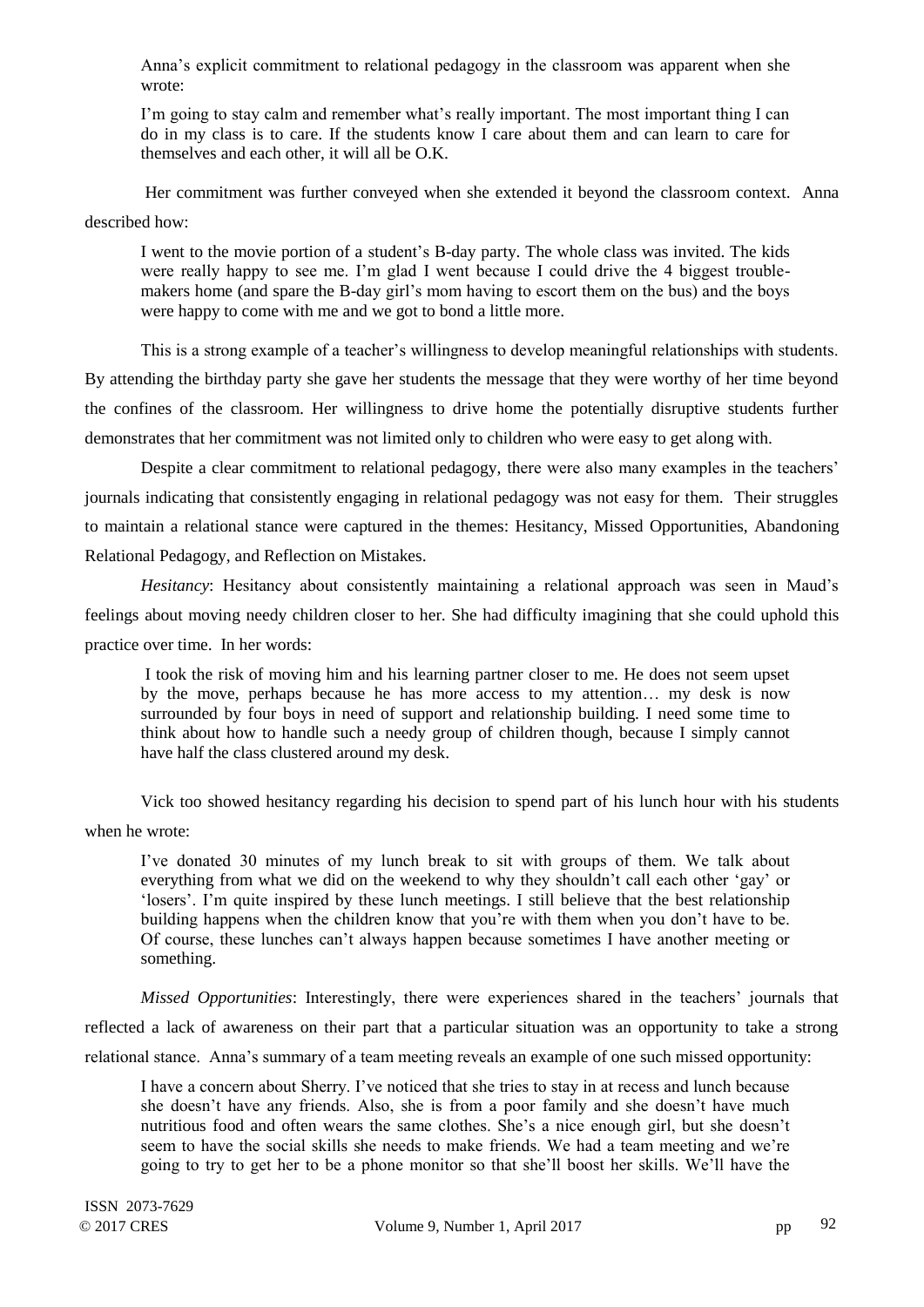counsellor see her individually for at least a few sessions. Also, our principal said we"ve got some gift certificates for stores like Old Navy and Payless Shoes.

Anna"s reflection shares some well-intentioned ideas aimed at enhancing the self-esteem and social skills of the student. However, consideration of providing meaningful relational support from a caring adult so as to give the student a greater sense of belonging and worth was missed. Such relational support could have fostered the very skills that this student appeared to be lacking.

*Abandoning Relational Pedagogy:* The teachers" journals also revealed that, when dealing with the behaviour of particularly challenging students, they sometimes defaulted to using punishment and isolation, rather than maintaining a positive relational stance through dialogue and active listening. This is evident in the following journal entry by Anna:

I returned to the classroom to find Ricky sitting at the back of the room making loud BLAH, BLAH noises (sort of like a beginning to vomit noise) and no one was doing anything about it – well I lost it and sent Ricky to the office and explained to the principal why he was there.

Here Anna defaulted to punitive measures. Although she clearly set a limit by her reaction to the student"s behaviour, the support and guidance he needed to be successful was not forthcoming from her.

*Reflection on Mistakes:* At times journal entries revealed teachers' awareness of abandoning a relational approach. An example of this was when Maud expressed concern regarding her resorting to a behavioural management technique in an effort to support a struggling child. She wrote:

Mary"s not coming to the carpet, hiding in the cloakroom during lessons, coming in late after recess and lunch, stealing, bugging the other kids etc. are all cries for help. I"m thinking about using a group point system as another way to promote prosocial behaviour.

In a later entry, Maud recounted, *"*I tried the group point thing today. It was a bit less than successful to say the least… at Mary"s table things were even more unsuccessful. She came to me crying because no one would listen to her" and then:

One week later…I wonder about the competition I have introduced into my classroom with these group points because no matter how evenly I divide the pods, Mary"s team is seriously handicapped. I've talked to some of my colleagues, but they have not run into some of these problems when they use behaviour mod.

We can see Maud recognized the point system she had implemented was not having the intended effect, which led her to question the use of this strategy. The competition that often accompanies behaviour management techniques was discussed during our dialogue meetings. Although no one in the group felt that all competition was harmful to children, we did agree that the classroom was not a place to promote it. It can limit student's access to learning and create an unfriendly atmosphere, as appeared to be the case in Maud's classroom. It was commendable that she observed her mistake and was grappling with it.

In the next excerpt, Anna reflects on over-reacting to the transgression of one of her students:

I re-acted too strongly when a student broke a "no buying" rule at the aquarium. When my student teacher caught the student buying a pop from the vending machine he told me and I said that I'd handle it. I was burning up inside because I felt like this student had blatantly disregarded the rules and had been sneaky about it. I went over to him, asked if he had bought a pop and when he admitted it instead of asking why I said something like, "Guess where you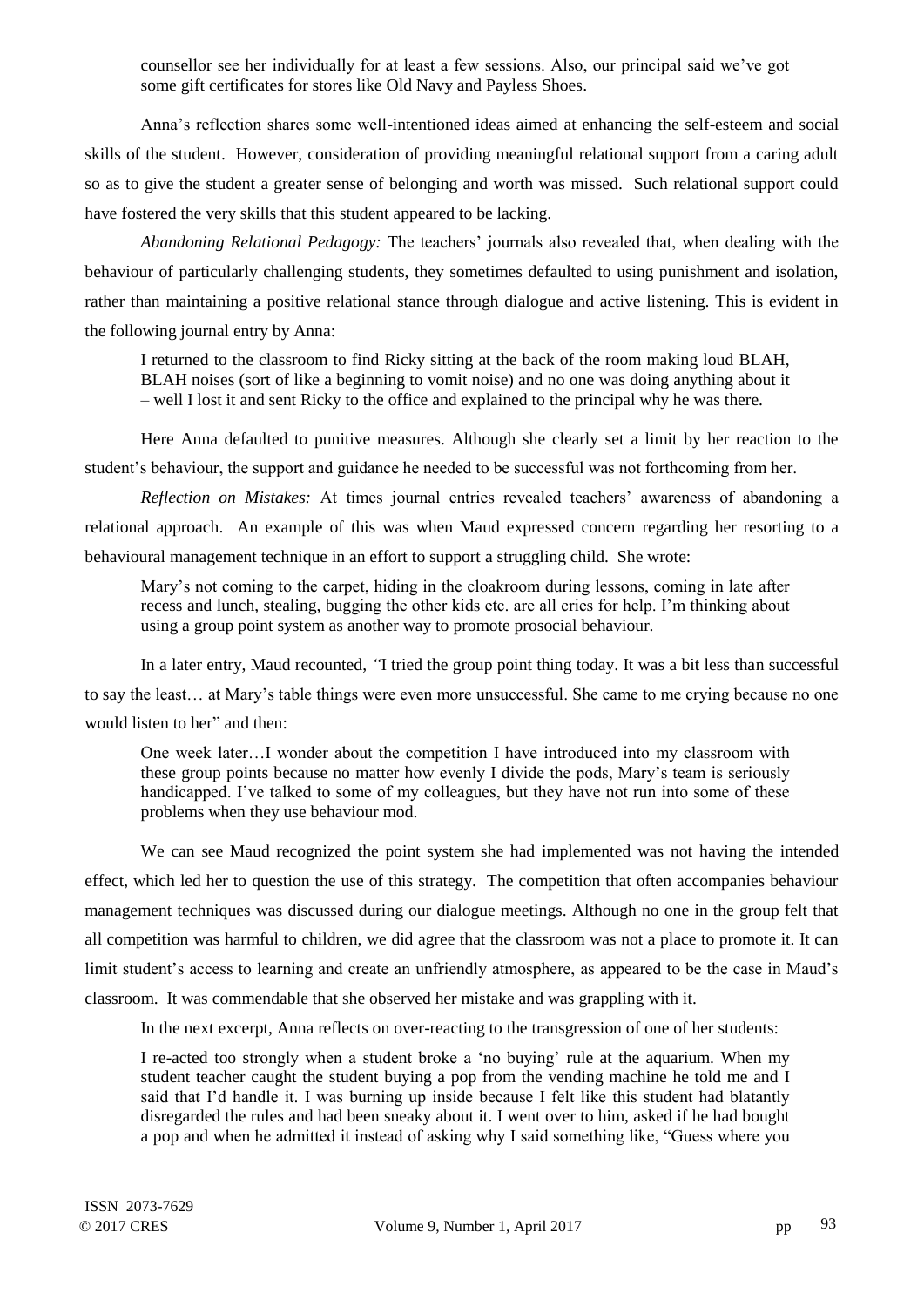won"t be tomorrow?" and proceeded to tell him I didn"t think I could trust him enough to take him to camp either. Then I walked away. I felt horrible, but he had broken the rules.

Back at school we talked about what the rules were. He knew, but didn"t think he"d get caught. We talked about whether it was worth it and he agreed it wasn't. We also talked about how it will take time to re-build the trust that had been lost and I asked him how he wanted me to view him – as the kind of kid only who does what is right if he has adults around or if he wants to be counted on to do the right thing even if he knows he won"t be caught. I felt a lot better after our talk and so did the student. He seemed to have learned his lesson.

Often consequences are designed to teach children that cooperative, good behaviour brings rewards and uncooperative behaviour brings penalties. Invoking consequences may produce immediate results, but, as Watson (2003) argues, this is a mistrustful stance based on the assumption that children must be manipulated to behave in desirable ways. This is in contrast to relying on collaboration with children, which assumes the desire of children to do well. As seen in the above excerpt, when Anna took time to discuss the incident with the student, the student responded with cooperation. It is hard to say whether the student "learned his lesson" but it seems the opportunity to discuss the incident helped both the student and the teacher go from feeling badly to better.

*Isolation:* Reasons for these teachers' struggles with maintaining a consistent relational approach are likely many and potentially include the models of teaching they were exposed to as students, the classroom management approach that was emphasized in their teacher training programs, and the dominant approach in the schools where they currently taught. One potential explanatory factor that was clearly identified in their journals was the isolation they experienced at their schools. Reflecting on that isolation, Maud lamented: "Who is out there to give me advice and guidance as to the best approach when trying to teach empathy, compassion, care, and belonging to a child" while Anna dreamed:

Imagine a whole school where the teachers are all working together to make schools a fun, safe place where kids feel important and respected above all else, where we work together to support the kids emotionally, not just with their school work.

Vick too said, "I feel quite isolated and unappreciated. This job is too hard to go at it alone. I think principals should get training in this stuff [attachment and care] and on how to build a cohesive staff."

As the study unfolded the teachers began to see the impact that collaborating with like-minded staff in their own schools would have on creating caring relationships. It is interesting to note that although the bi-weekly meetings were meant to provide collaboration and support for the teachers as they grappled with relational pedagogy, these meetings were not enough to mitigate their feelings of isolation in their own schools and support them to be consistent in a relational orientation.

*Successes*: Despite the teachers' struggles with consistently enacting relational pedagogy there were also moments described in their journals in which they were able to establish a caring context through their sensitivity and responsiveness to students' needs and perspectives, and enhance the experience for both themselves and their students. One example is an exchange shared by Maud:

I told him to go into the hall and calm down until I could come out to talk to him because in this class everyone had a right to feel safe and he looked pretty mad. When I got there he was sitting sullenly on the floor. I sat down fairly close to him because I wanted our conversation to be private.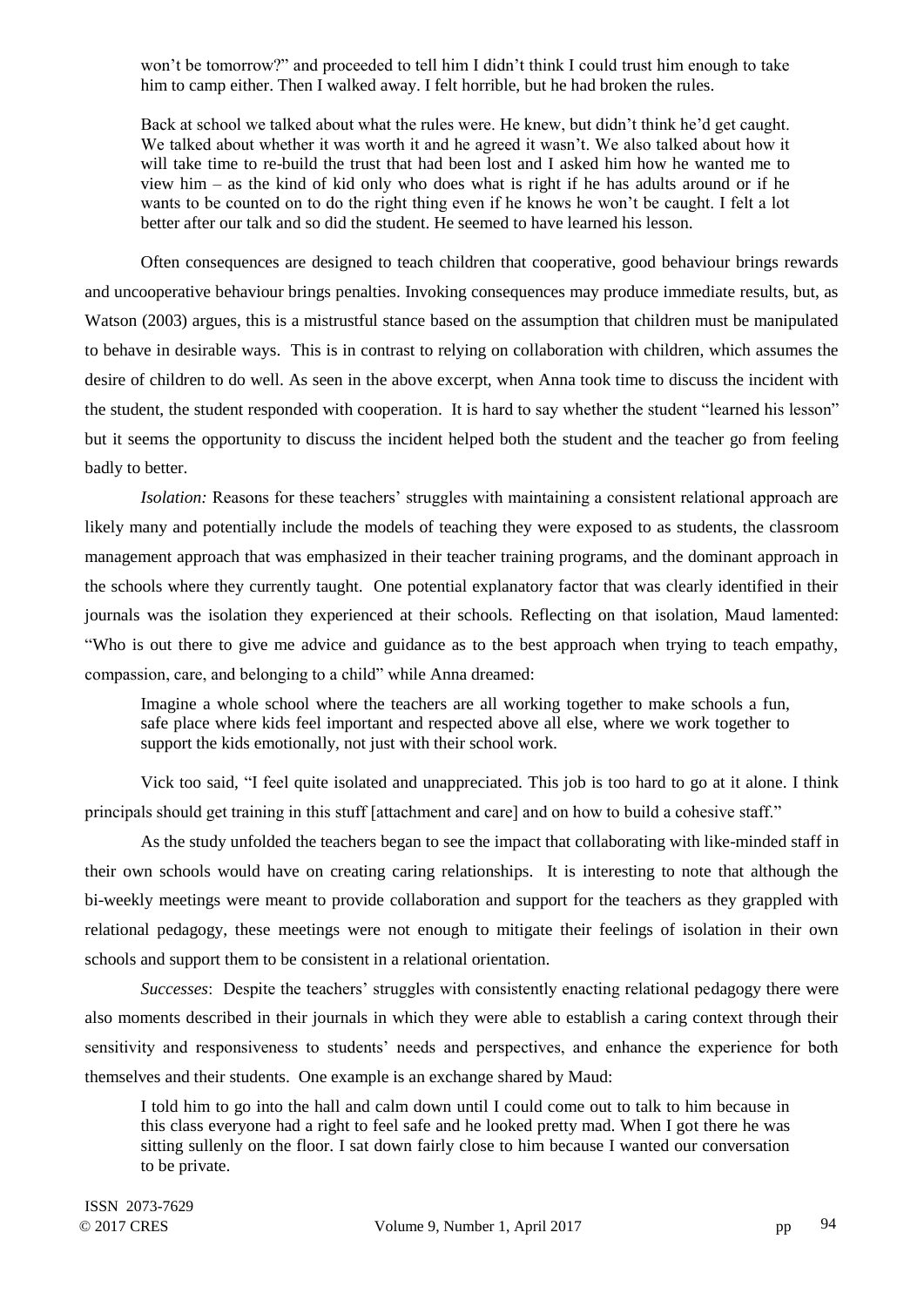He immediately said, "I don't see how Jimmy wasn't safe. I didn't even threaten him."

Typically, he was on the attack before I could even say anything, so I sat for a moment to think about what I should say that would diffuse the situation without getting defensive.

I finally said, "I wasn"t talking about Jimmy"s physical safety. I know that you weren"t going to hit him or anything like that. I was more concerned with his emotional or psychological safety. That he was feeling safe inside. That his feelings weren"t hurt and that he felt like he belonged in our class."

To my amazement, Damien looked more down than angry when he said, "Oh."

We sat for a moment and I said to him, "Do you think I'm angry right now?"

"No."

"Well, you"re right. I"m not angry. I just want both you and Jimmy to feel like you belong. And I also want you to know how much I like you, even when I"m feeling frustrated. Everyday I look forward to coming to school to see you and no matter what you do, I"m still going to feel that way."

Damien was beaming now. I invited him back into the class. It felt like one of those moments when you're connected for a few moments and you're not sure which stars had to be aligned to get you there.

# **Discussion**

The present investigation aimed to explore how participation in a process-oriented PD opportunity designed to support teachers" understanding of and engagement in relational pedagogy impacted their beliefs about the aims of education and their teaching practice. The study revealed what we believe to be three important findings. The first is that providing teachers with such an opportunity can lead to changes in how they understand the aims of education and the role of relationships in supporting students to become happy, healthy and productive citizens. This was seen in the shift in the participants' pedagogical orientations as assessed by the Selman interview in September and May. In the May interviews the teachers expressed a deeper understanding and appreciation of their role in creating positive student-teacher relationships so as to support the development of children, both academically and socially. Further, in their May interviews they expressed more confidence about attending to relationships in their classrooms and why it was so important.

The second main finding is that knowledge does not always easily translate into practice. Although by May all teachers expressed a relational orientation in their interviews, this orientation was not consistently evident in their behaviour as described in their journals. We saw evidence in the journals of teachers resorting to expressions of anger and the implementation of punitive measures in their responses to students" behaviour. At times, even when their explicit intent was to meet the needs of a student, their responses failed to include a strong relational component and at other times they focused on relationship building in their responses but expressed hesitancy to sustain such an approach.

Reasons for teachers failing to enact their relational beliefs included stress and fatigue, which led to a reduction in their tolerance for non-compliant behaviours. An additional reason was the teachers' sense of isolation. Indeed, as this study unfolded the participants began to see the value of collaborating with other like-minded staff in their own schools in creating caring relationships and supporting students" social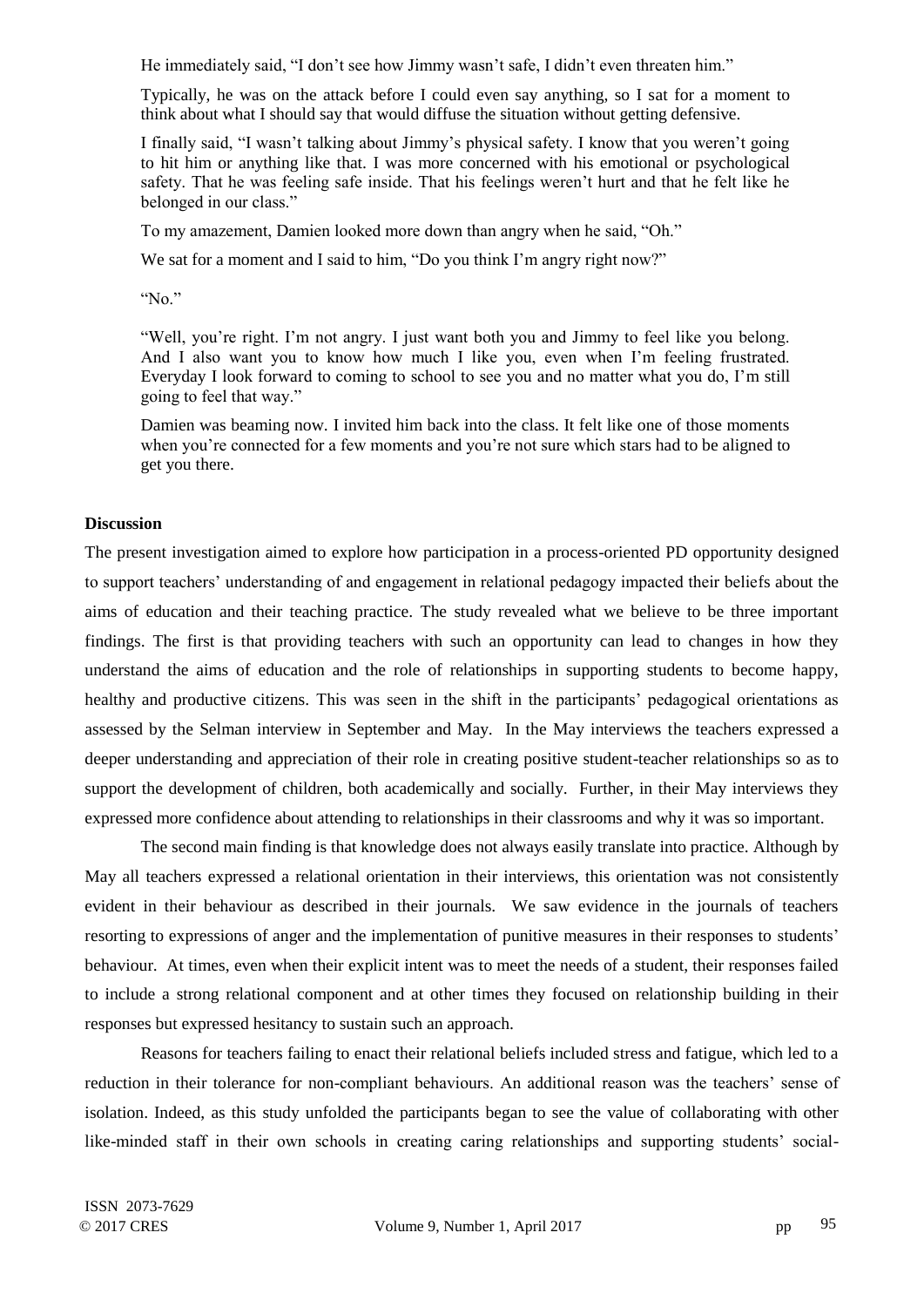emotional development. Of note, although the bi-weekly meetings were meant to provide such collaboration and support for these teachers, they were not enough to mitigate the teachers' feelings of isolation in their own schools and support them to be consistent in a relational orientation.

The third main finding is that despite a lack of consistency in the teachers' efforts to engage in relational pedagogy, there was abundant evidence that they were trying to put their beliefs about the value of relational pedagogy into practice and that these efforts yielded rewards for both themselves and their students. This was evident through the commitment the teachers displayed in providing class time for community building activities and meetings, having uncomfortable conversations with colleagues, and through offering emotional support to students during instructional time. Further, the teachers expressed a deep reflective capacity and a desire to more fully understand the dynamics of their interactions with students when they did not achieve caring, trusting, relationships. This finding provides us with optimism that teachers have a strong desire to do best by their students and, given appropriate support, they will.

Our results have several implications for both in-service PD and pre-service teacher education. First, relational pedagogy is likely best supported by a whole-school approach. As this study unfolded the participants began to see the value of collaborating with other like-minded staff in their own schools in creating caring relationships with students. As concrete suggestions for supporting such collaboration we recommend that time and opportunity be created for substantive matters, such as the aims of education, which include creating knowledgeable, caring, responsible citizens, to be discussed collectively among school staff. Opportunities for formalized conversations regarding teachers" feelings and beliefs about their relationships with children would encourage teachers to look more closely at their roles in enhancing teacher-student relationships. A further suggestion is that teachers be supported and encouraged to visit each other"s classrooms as part of their on-going professional practice. Co-planning and/or co-teaching may be explored as ways of bringing teachers together. Such collaborations may help reduce the feelings of isolation that teachers in this study reported. Although many teachers would welcome such opportunities, it is important to remember that additional demands on teachers' time may negatively influence this interest. Therefore, these kinds of opportunities need to be built into organizational structures including timetables and models of PD.

As concerns in-service PD, it seems unlikely that the creation of collaborative environments for relational pedagogy will be supported through isolated PD workshops or seminars, even if they are attended by the whole staff. This view is supported by our finding that even with an 8 month intervention, motivated teachers struggled with enacting relational pedagogy and literature indicating that traditional forms of inservice teacher PD, with guest speakers and 'one shot' workshops, meet with limited success (Brown-Easton, 2004; Lieberman & Wilkins, 2006). On-going PD that allows for collaboration, inquiry, and support as well as feedback from other knowledgeable, skilled practitioners has been emphasized to be most effective (Elmore, 2004).

Such professional development opportunities should begin during pre-service training. Traditional pre-service teacher training tends to focus predominantly on the academic curriculum and what educators can do to enhance children"s academic skills through instruction. Our results suggest that knowledge of development, including social and emotional processes, in addition to learning processes, is important for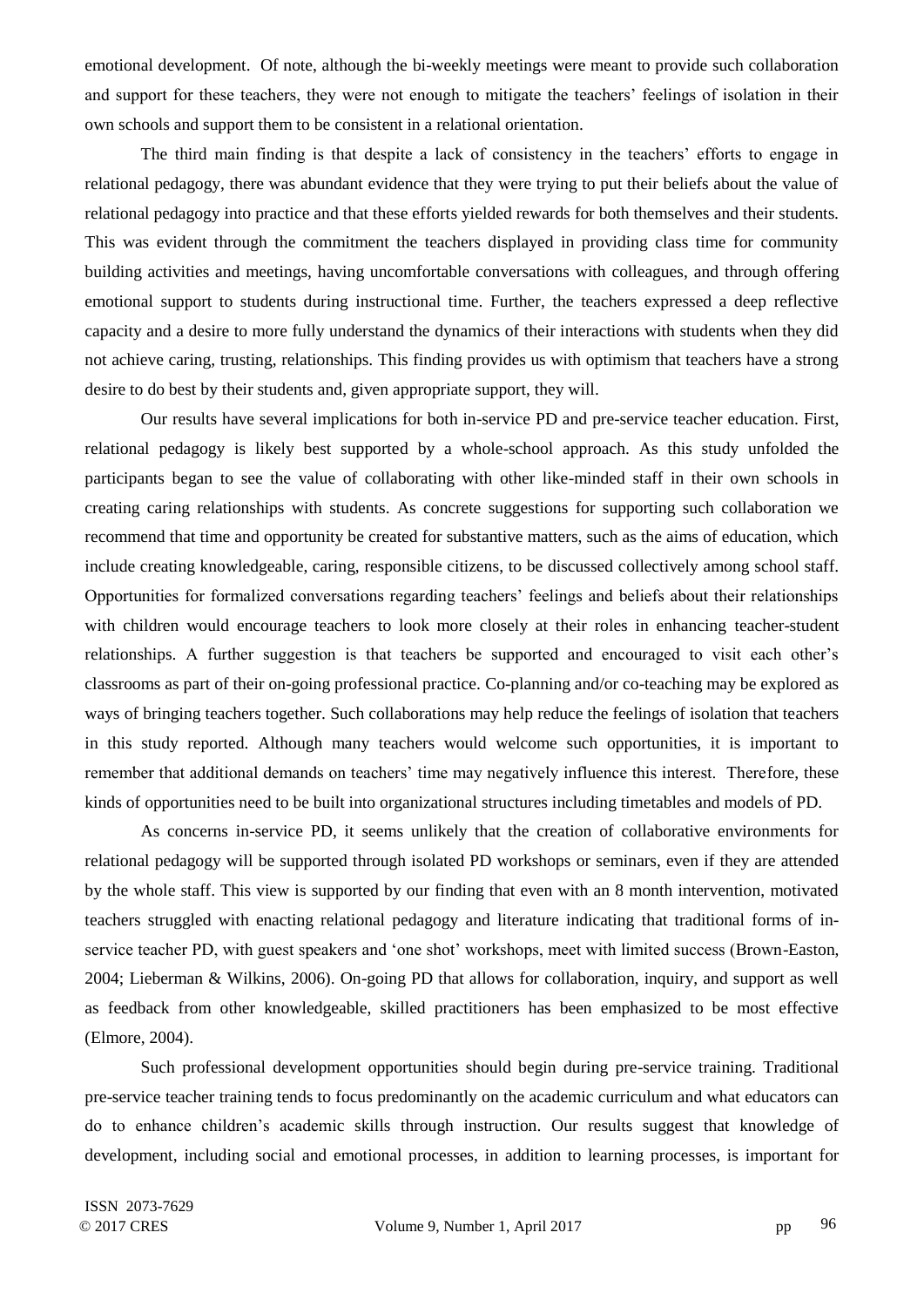teachers to become proficient in providing appropriate support for children. This conclusion is consistent with the work of others suggesting that teacher-training programs need to include curriculum on children"s socialemotional development as well as analysis of structural components and procedural skills that affect relationships between teachers and students (Hymel, Schonert-Reichl & Miller, 2006; Pianta, 1999; Zins, Weissberg, Wang & Walberg, 2004).

### **Conclusion**

Here we have suggested that in approaching the pedagogical responsibility of promoting students' growth, teachers use a relational lens. Consistent with others (Noddings, 2012; Pianta, 1999; Zins et al., 2004), we have argued that relational pedagogy can address the whole curriculum, including SEE. Viewing SEE from this perspective removes the need for add-ons to the curriculum that may already be overloaded A relational perspective involves establishing a climate of care in the classroom, "such a climate is not "on top" of other things, it is underneath all we do as teachers. When that climate is established and maintained, everything else goes better" (Noddings, 2012, p. 777). With this in mind, we must ensure that pre- and in-service teachers are properly supported to develop a relational pedagogical orientation so as to foster positive social, emotional and academic development and life success for children.

#### **Acknowledgements**

The authors owe thanks to the teachers who participated in this study. Their willingness to explore and grow was remarkable and their desire to understand, promote and foster positive qualities in themselves and the children in their classrooms was so encouraging.

## **References**

- Ainsworth, M. D .S., Blehar, M. C., Waters, E., & Wa*lls, S. (1978). Patterns of attachment.* Hillsdale, NJ: Lawrence Erlbaum Associates, Inc.
- Baldry A. C., & Farrington, D. P. (2007). Effectiveness of programs to prevent school bullying. *Victims & Offenders, 2*(2), 183-204.
- Bowlby, J. (1969). *Attachment and loss*. *Volume I. Attachment.* New York: Basic Books.
- Brown-Easton, L. (2004). *Powerful designs for professional learning*. Oxford, Ohio:NSDC.
- Cassidy, J., & Shaver, P. R. (Eds.). (1999). *Handbook of attachment*. New York: Guildford Press.
- Durlak, J., Weissberg, R., Dymniki, A., Taylor, R., & Schellinger, K. (2011). The impact of enhancing students" social and emotional learning: A meta-analysis of school-based universal interventions. *Child Development, 82*(1), 405-432.
- Elmore, R. F. (2004). *School reform from the inside out: Policy, practice, and performance*. Cambridge, MA: Harvard University Press.
- Glaser B. G., & Strauss, A.L. (1967). *The discovery of grounded theory: Strategies for qualitative research*. Chicago: Aldine Publishing Co.